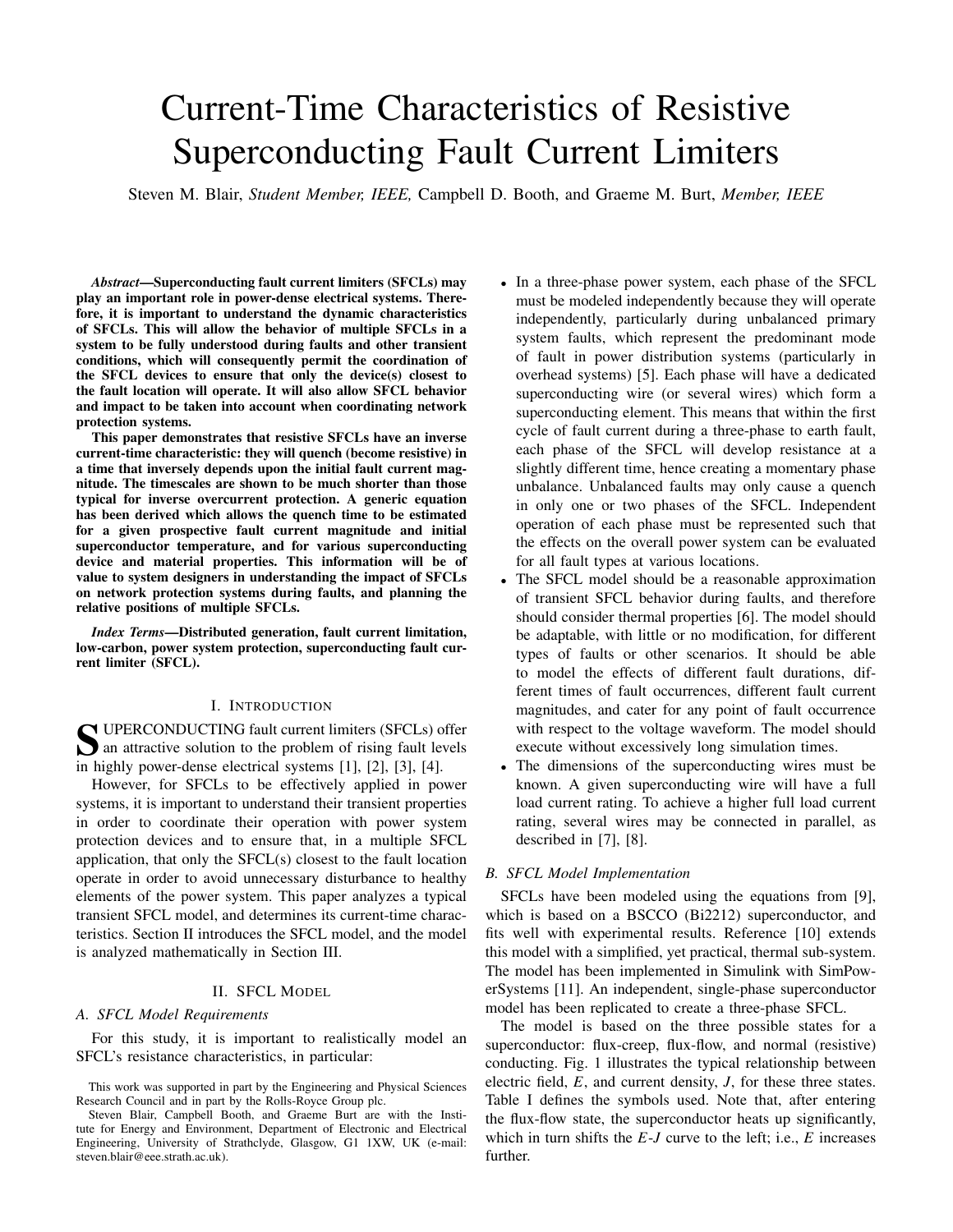| <b>Parameter description</b>                                                   | <b>Symbol</b>    | <b>Value</b>                              | <b>Units</b>      |
|--------------------------------------------------------------------------------|------------------|-------------------------------------------|-------------------|
| Length of the superconductor wire                                              | $l_{sc}$         | 50                                        | m                 |
| Diameter of the superconductor wire                                            | $d_{sc}$         | $4.0 \times 10^{-3}$                      | m                 |
| Cross-sectional area of the superconductor wire                                | $a_{sc}$         | $\pi\left(\frac{d_{\text{sc}}}{2}\right)$ | m <sup>2</sup>    |
| Superconductor temperature                                                     | T(t)             |                                           | K                 |
| Superconductor current                                                         | $i_{sc}(t)$      |                                           | A                 |
| Ambient (starting) temperature of the superconductor and cooling reservoir     | $T_a$            | 77                                        | K                 |
| Superconductor critical temperature                                            | $T_c$            | 95                                        | K                 |
| Flux-creep region exponent (at 77K)                                            | $n_{77K}$        | 6                                         |                   |
| Flux-flow region exponent                                                      | β                | 3                                         |                   |
| Current density                                                                | J(t)             | $\frac{i_{sc}(t)}{a_{sc}}$                | A/m <sup>2</sup>  |
| Critical current density (at 77K), i.e., current density where $E = 1\mu V/cm$ | $J_{c_{77K}}$    | $1.5 \times 10^7$                         | A/m <sup>2</sup>  |
| Electric field at transition from flux-creep state to flux-flow state          | $E_0$            | 0.1                                       | V/m               |
| Normal conducting state resistivity (at $T_c$ )                                | $\rho$           | $1.0 \times 10^{-6}$                      | $\Omega$ m        |
| Coefficient for heat transfer to cooling reservoir                             | $\kappa$         | $1.5 \times 10^3$                         | W/Km <sup>2</sup> |
| Superconductor volumetric specific heat                                        | $c_v$            | $1.0 \times 10^6$                         | J/Km <sup>3</sup> |
| Superconductor heat capacity                                                   | $c_{sc}$         | $l_{sc}a_{sc}c_v$                         | J/K               |
| Thermal resistance from superconductor to cooling reservoir                    | $\theta_{sc}$    | $\frac{1}{\kappa l_{sc} \pi d_{sc}}$      | K/W               |
| Heat dissipated in the superconductor                                          | $Q_{sc}(t)$      | $\int i_{sc}(t)^2 R_{sc}(t) dt$           | J                 |
| Heat removed by the cooling system                                             | $Q_{removed}(t)$ | $\int \frac{T(t)-T_a}{\theta_{sc}}dt$     | J                 |
| Instantaneous superconductor resistance                                        | $R_{sc}(t)$      | $\frac{E(t,T)l_{sc}}{J(t)a_{sc}}$         | Ω                 |

TABLE I SUMMARY OF SFCL MODEL PARAMETERS



Fig. 1. Superconductor *E*-*J* characteristic, showing three states (from [9])

The thermal sub-system has been modeled as follows:

$$
T(t) = T_a + \frac{1}{c_{sc}} \int\limits_0^t \left[ Q_{sc}(t) - Q_{removed}(t) \right] dt.
$$
 (1)

It is assumed that the resistivity varies linearly with temperature, when  $T(t) \geq T_c$ , as given by (2). This is a reasonable assumption and is justified and supported by the experimental results in [12]. The variation of  $J_c$  with temperature is also assumed to be linear, as shown in (3). Reference [13] illustrates this property for BSCCO, and reference  $[14]$  for  $MgB_2$ ; it is this variation of  $J_c$  (and  $J_0$ ) with temperature which allows the operating current for an SFCL to be adjusted.

$$
E(t,T) \approx \rho \left(\frac{T}{T_c}\right) J(t), \qquad T(t) \ge T_c \tag{2}
$$

$$
J_c(T) \approx J_{c_{77K}} \left( \frac{T_c - T(t)}{T_c - 77} \right)
$$
 (3)

Many of the parameter values given in Table I are taken from [10]. The resistivity at  $T_c$ ,  $\rho$ , was selected as 1  $\mu\Omega$ m and the length, *lsc*, was varied to limit fault current to approximately the same root-mean-square (RMS) value as load current. This results in an SFCL phase resistance of approximately 4.0  $\Omega$  at 95 K, and 12.6  $\Omega$  at 300 K. The diameter,  $d_{sc}$ , was chosen such that the superconductor does not enter the flux-flow state during normal load current, but that each SFCL will enter the flux-flow state during the first cycle of fault current. In reality, the wire diameter may be fixed, but several wires may be connected in parallel to achieve a particular current rating [8]. β was reduced to 3 to reduce the rate of increase of flux-flow resistance. A cylindrical superconductor wire geometry is used, rather than the cuboid shape modeled in [10].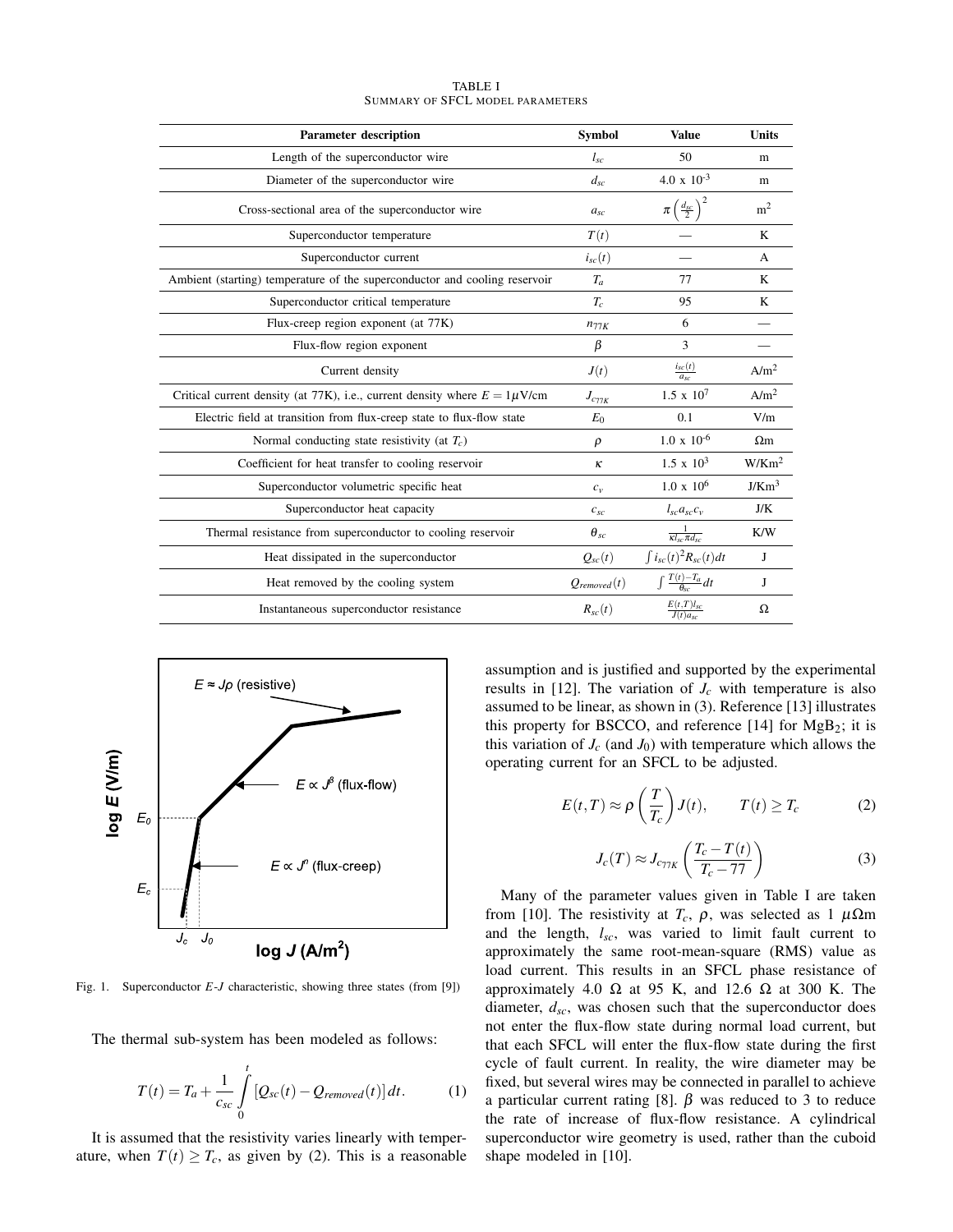

Fig. 2. SFCL fault current limitation test network



Fig. 3. SFCL model response for a three-phase to earth fault

# *C. SFCL Model Example*

To test the fault current limitation properties of the model, the circuit in Fig. 2 was simulated. Fig. 3 illustrates the response of the model for a three-phase to earth fault, with negligible fault resistance. The SFCL quenches in each phase during the first peak of fault current. If the fault is cleared 0.1 s after occurrence, each phase of the SFCL takes between 2 s and 4 s to drop below *Tc*. This SFCL design corresponds to the "slow-heating" category described in [9], because the quench time is in the order of 10ms.

Resistive SFCLs typically incorporate an impedance that is connected electrically in parallel with the SFCL [1], [8], [10], as shown in Fig. 2. To simplify the analysis in this paper, it is assumed that there is no shunt impedance. The effect of the shunt impedance will be most prominent after an SFCL fully quenches to the resistive state, which does not affect the analysis in the following section.

# III. ANALYSIS OF SFCL CURRENT-TIME **CHARACTERISTICS**

# *A. Analytical Solution*

The SFCL model equations can be analyzed to approximate the current-time grading, i.e., the time taken to quench for a given fault current. The temperature of the superconductor is calculated using (1), where  $E(t,T)$  (within  $Q_{sc}(t)$ ) is calculated according to [9], in the flux-flow region (where  $E(t,T) \ge E_0$  and  $T(t) < T_c$ ). When  $T(t) \ge T_c$ , it is assumed that the superconductor quenches. Equation (1) can be differentiated and manipulated as follows:

$$
\frac{dT}{dt} = \frac{1}{c_{sc}} [Q_{sc}(t) - Q_{removed}(t)]
$$
\n
$$
\frac{dT}{dt} = \frac{1}{c_{sc}} \left[ i(t)E(t,T)l_{sc} - \frac{T(t) - T_a}{\theta_{sc}} \right]
$$
\n
$$
dt = \frac{dT}{\frac{1}{c_{sc}} \left[ i(t)E(t,T)l_{sc} - \frac{T(t) - T_a}{\theta_{sc}} \right]}.
$$

To simplify the analysis, a constant dc fault current, *I*, is assumed. Therefore, *E* can be simplified to be only a function of temperature:

$$
\int dt = \int \frac{dT}{\frac{1}{c_{sc}} \left[ IE(T) l_{sc} - \frac{T(t) - T_a}{\theta_{sc}} \right]}
$$
(4)

where  $E(T)$  is [9]:

$$
E(T) = E_0 \left(\frac{E_c}{E_0}\right)^{\frac{\beta}{n_{77K}}} \left(\frac{J_{c_{77K}}}{J_c(T)}\right) \left(\frac{J(t)}{J_{c_{77K}}}\right)^{\beta}.
$$
 (5)

Substituting (3) into (5) gives:

$$
E(T) = E_0 \left(\frac{E_c}{E_0}\right)^{\frac{\beta}{n_{77K}}} \left(\frac{T_c - 77}{T_c - T}\right) \left(\frac{J(t)}{J_{c_{77K}}}\right)^{\beta}
$$
  
= 
$$
E_0 \left(\frac{E_c}{E_0}\right)^{\frac{\beta}{n_{77K}}} \left(\frac{T_c - 77}{T_c - T}\right) \left(\frac{I}{J_{c_{77K}}a_{sc}}\right)^{\beta}.
$$

For convenience, the non-temperature-dependent part of *E*(*T*), along with *I* and  $l_{sc}$  from (4), can be combined as  $k$  as follows:

$$
IE(T)l_{sc} = k \frac{T_c - 77}{T_c - T}
$$
  
\n
$$
k = IE_0 \left(\frac{E_c}{E_0}\right)^{\frac{\beta}{n_{77K}}} \left(\frac{I}{J_{c_{77K}}a_{sc}}\right)^{\beta} l_{sc}
$$
  
\n
$$
k = E_0 \left(\frac{E_c}{E_0}\right)^{\frac{\beta}{n_{77K}}} \frac{I^{\beta+1}}{(J_{c_{77K}}a_{sc})^{\beta}} l_{sc}.
$$

This provides an expression for *t*, the time for the superconductor to reach a particular temperature, *T*, as follows:

$$
t = c_{sc} \int \frac{dT}{\left[k \frac{T_c - 77}{T_c - T} - \frac{T - T_a}{\theta_{sc}}\right]}.
$$
 (6)

Equation (6) can be solved by (8). The constant, *C*, given in (9), can be calculated by substituting  $T(0) = T_a$  into (8).

In the common case, using liquid nitrogen as the cryogen, where  $T_a = 77$  K,  $T_c = 95$  K, and  $T = 95$  K, (8) can be simplified to (7) as follows:

$$
t = 6c_{sc}\theta_{sc}\frac{\arctan\left(\frac{3}{\sqrt{2\theta_{sc}k - 9}}\right)}{\sqrt{2\theta_{sc}k - 9}}.
$$
 (7)

Fig. 4 illustrates the current-time characteristics for three different values of the initial temperature,  $T_a$ . For example, for  $T_a = 77$  K, a fault current of at least 1.9 kA (RMS or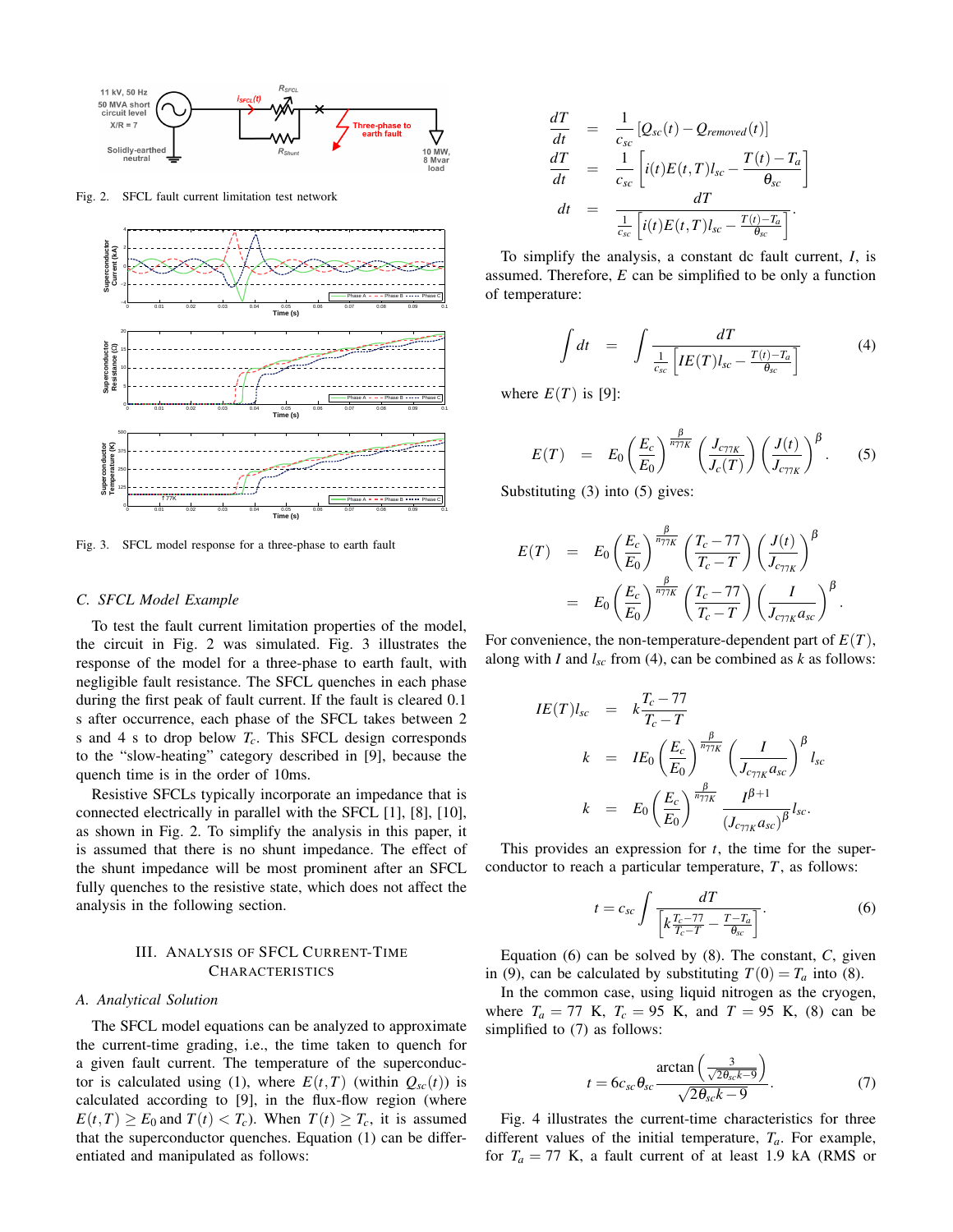$$
t = c_{sc} \theta_{sc} \left( \frac{\arctan\left(\frac{T_a - 2T + T_c}{\sqrt{-(T_a - T_c)^2 + 4\theta_{sc}k(T_c - 77)}}\right)(T_a - T_c)}{\sqrt{-(T_a - T_c)^2 + 4\theta_{sc}k(T_c - 77)}} - \frac{\ln\left(T^2 + (-T_a - T_c)T + T_aT_c + \theta_{sc}k(T_c - 77)\right)}{2} \right) + C \tag{8}
$$
  

$$
C = c_{sc} \theta_{sc} \left( \frac{\arctan\left(\frac{T_a - T_c}{\sqrt{-(T_a - T_c)^2 + 4\theta_{sc}k(T_c - 77)}}\right)(T_a - T_c)}{\sqrt{-(T_a - T_c)^2 + 4\theta_{sc}k(T_c - 77)}} + \frac{\ln\left(\theta_{sc}k(T_c - 77)\right)}{2} \right)
$$



Fig. 4. SFCL model current-time characteristics (analysis and simulation). Fault current for dc simulation is the initial fault current from a constant dc voltage source.

dc) is required to ensure SFCL quenching within the first ac cycle (20 ms), compared with 1.4 kA when  $T_a = 85$  K. The cut-off current for which quenching would not occur is shown by the vertical asymptotes. It can be noted that varying the initial superconductor temperature,  $T_a$ , affects both the critical current and the position with respect to the y-axis of the current-time curve, as illustrated in Fig. 4. Although this analysis excludes factors such as the instantaneous values of ac current and the point on wave of fault inception (see Section III-B), it does show that an SFCL will inherently act in a manner that is consistent with an inverse current-time graded protection system.

It should be noted that, unlike inverse current-time protection relays, the flux-flow resistance will reduce fault current before a circuit breaker opens, thereby slightly delaying quenching, compared with the quench time predicted by (7). For simplicity, this is ignored in the analysis above, but Fig. 4 also illustrates simulation results, using a single-phase constant dc voltage source. The fault current only drops by approximately 1-5%, until very close to the quench point. Furthermore, very short quench times, in the order of 1 ms or less, may be problematic in practice because of the potential for transient overvoltages due to the high rate of change of current through the circuit inductance, *L*, with voltage given by  $L \frac{di}{dt}$  [9].



Fig. 5. Effect of current magnitude and  $\alpha$  on quench time

# *B. Effect of the ac Point on Wave of Fault Inception*

The instantaneous ac current during a fault can be modeled using (10) as follows [8]:

$$
i(t) = I\left(\sin(\omega t + \alpha - \phi) - \sin(\alpha - \phi)e^{\frac{-Rt}{L}}\right) \tag{10}
$$

where *I* is the current magnitude,  $\omega = 2\pi f$ ,  $f = 50$  Hz,  $\alpha$ is the point on wave of fault inception, and  $\phi = \arctan\left(\frac{\omega L}{R}\right)$ arctan  $\left(\frac{X}{R}\right)$ . The X/R ratio is kept constant with a value of 7. Fig. 5 illustrates how *I* and  $\alpha$  affect the quench time. The point of wave can delay a quench by 5-10ms, depending on the current magnitude. The sharp transition between  $\pi/2$ and  $3\pi/4$  is due to the combination of dc offset and current phase  $(\alpha - \phi)$  which results in a relatively small area under the current curve (and therefore low energy dissipation in the superconductor) during the first half cycle. If quenching does not occur within the first half-cycle of fault current, then there is a relatively long delay until quenching may occur at some point during the second half-cycle. SFCLs must therefore be carefully applied such that quenching will occur within the first cycle of fault current (at the required fault current magnitude), for any possible point on wave of fault inception.

# *C. Comparison of SFCL and Overcurrent Protection Current-Time Characteristics*

To place the SFCL current-time curves in Fig. 4 into perspective, they can be compared with an equivalent inverse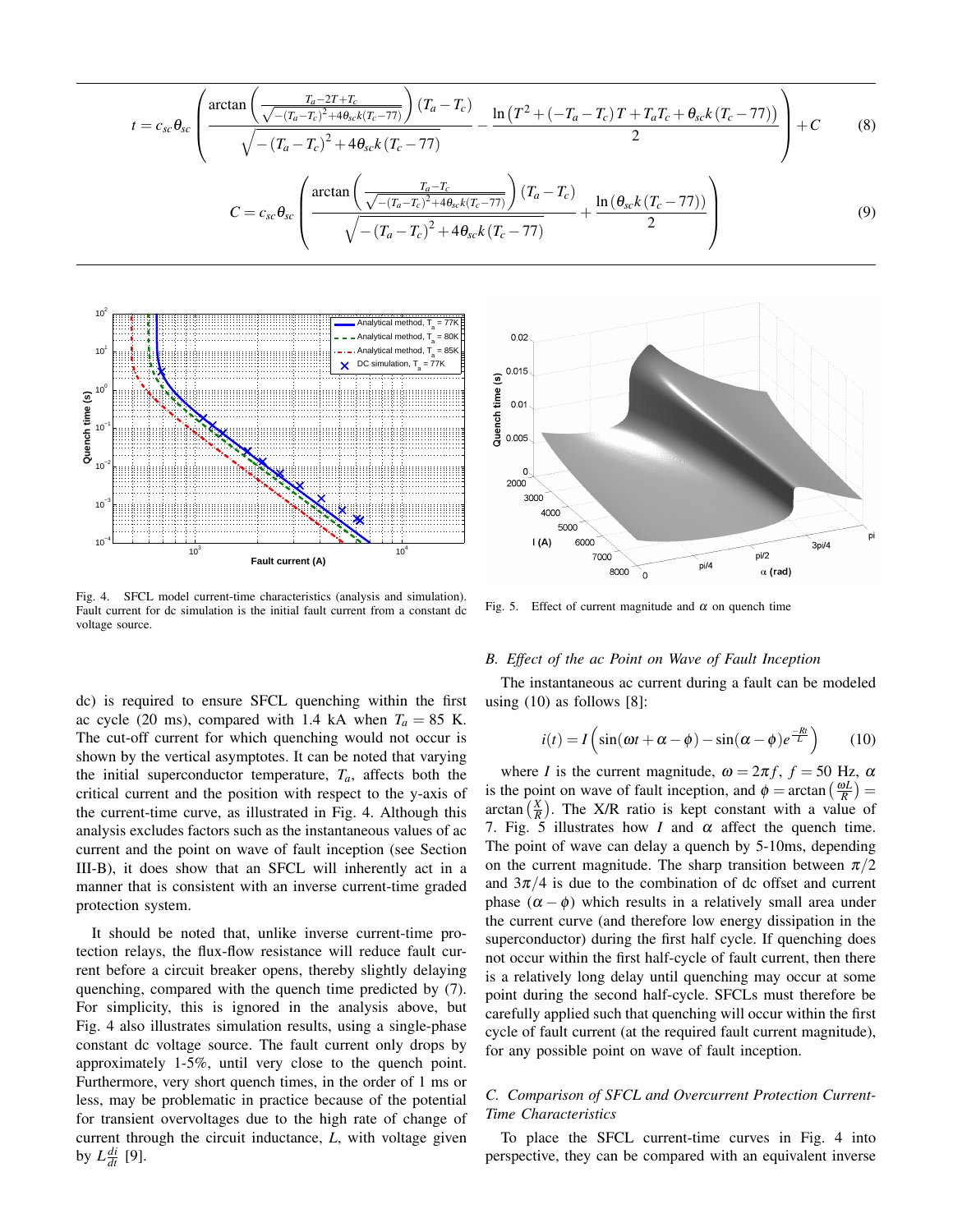

Fig. 6. SFCL model current-time characteristics vs. Standard Inverse curve

definite minimum time (IDMT) curve, commonly used for overcurrent protection. Fig. 6 compares the SFCL characteristics with the Standard Inverse curve [5], given by (11):

$$
t = TMS \frac{0.14}{I_r^{0.02} - 1}
$$
 (11)

where *TMS* is the time multiplier setting,  $I_r = \frac{I}{I_s}$ , and  $I_s$ is the setting current. For Fig. 6,  $TMS = 0.002$  and  $I_s = 750$ A. Clearly, the curves differ, especially at higher currents, but this does demonstrate that an SFCL has similar characteristics to IDMT protection, albeit with a *TMS* value that would be extremely small in practice. This information could be used to coordinate the operation of multiple SFCLs in a power system in a similar fashion to the method used to coordinate overcurrent protection relays.

### IV. CONCLUSIONS

This paper has established, through analysis of an existing SFCL model, that resistive SFCLs have an inverse currenttime characteristic. This has been verified mathematically. The analysis approach represents a generic design tool which could help with the following:

- The coordination of multiple SFCLs, especially if they have different designs, e.g., from different manufacturers.
- Quickly investigating the effect that modifying parameters, such as superconductor length, diameter, etc., has on the current-time characteristics and the critical current value.
- As a guide for adjusting the superconductor temperature, while the SFCL is in service, to cater for different system conditions and fault current reduction requirements.
- To determine the required superconductor volume for a desired current-time characteristic (i.e., solving for *k*, or a particular component of *k*).

Note that these results are closely linked to this particular SFCL model; nevertheless, the technique is valid as long as the SFCL characteristics are well known. Further work is needed to examine the coordination of multiple SFCLs, and the implications for existing protection systems.

#### **REFERENCES**

- [1] M. Noe and M. Steurer, "High-temperature superconductor fault current limiters: concepts, applications, and development status," *Superconductor Science and Technology*, vol. 20, no. 3, pp. R15–R29, Mar. 2007.
- [2] S. Blair, N. Singh, C. Booth, and G. Burt, "Operational control and protection implications of fault current limitation in distribution networks," in *Universities Power Engineering Conference (UPEC), 2009 Proceedings of the 44th International*, 2009, pp. 1–5.
- [3] N. K. Singh, R. M. Tumilty, G. M. Burt, C. G. Bright, C. C. Brozio, D. A. Roberts, A. C. Smith, and M. Husband, "System-Level Studies of a MgB2 Superconducting Fault-Current Limiter in an Active Distribution Network," *IEEE Trans. Appl. Supercond.*, vol. 20, no. 2, pp. 54–60, Apr. 2010.
- [4] S. Blair, C. Booth, I. Elders, N. Singh, G. Burt, and J. McCarthy, "Superconducting fault current limiter application in a power-dense marine electrical system," *IET Electrical Systems in Transportation*, vol. 1, no. 3, p. 93, 2011.
- [5] Alstom Grid, *Network Protection & Automation Guide*. Alstom Grid, 2011.
- [6] I. N. Dul'kin, D. V. Yevsin, L. M. Fisher, V. P. Ivanov, A. V. Kalinov, and V. A. Sidorov, "Modeling Thermal Process in a Resistive Element of a Fault Current Limiter," *IEEE Trans. Appl. Supercond.*, vol. 18, no. 1, pp. 7–13, Mar. 2008.
- [7] R. Dommerque, S. Krämer, A. Hobl, R. Böhm, M. Bludau, J. Bock, D. Klaus, H. Piereder, A. Wilson, T. Krüger, G. Pfeiffer, K. Pfeiffer, and S. Elschner, "First commercial medium voltage superconducting fault-current limiters: production, test and installation," *Superconductor Science and Technology*, vol. 23, no. 3, p. 034020, Mar. 2010.
- [8] S. M. Blair, C. D. Booth, N. K. Singh, G. M. Burt, and C. G. Bright, "Analysis of Energy Dissipation in Resistive Superconducting Fault-Current Limiters for Optimal Power System Performance," *IEEE Trans. Appl. Supercond.*, vol. 21, no. 4, pp. 3452–3457, Aug. 2011.
- [9] W. Paul, M. Chen, M. Lakner, J. Rhyner, D. Braun, W. Lanz, and M. Kleimaier, "Superconducting fault current limiter: applications, technical and economical benefits, simulations and test results," CIGRE SC 13, Tech. Rep., 2000.
- [10] J. Langston, M. Steurer, S. Woodruff, T. Baldwin, and J. Tang, "A generic real-time computer Simulation model for Superconducting fault current limiters and its application in system protection studies," *IEEE Trans. Appl. Supercond.*, vol. 15, no. 2, pp. 2090–2093, 2005.
- [11] MathWorks, "Real-Time Workshop Generate C code from Simulink models and MATLAB code - Simulink," 2011. [Online]. Available: http://www.mathworks.com/products/rtw/
- [12] S. L. Liu, G. Longyan, B. Gang, W. Haiyun, and L. Yongtao, "The temperature dependence of the resistivity in Ba  $1 - x$  K  $x$  Fe 2 As 2 superconductors," *Superconductor Science and Technology*, vol. 24, no. 7, p. 075005, Jul. 2011.
- [13] S. Kozak, T. Janowski, B. Kondratowicz-Kucewicz, J. Kozak, and G. Wojtasiewicz, "Experimental and Numerical Analysis of Energy Losses in Resistive SFCL," *IEEE Trans. Appl. Supercond.*, vol. 15, no. 2, pp. 2098–2101, Jun. 2005.
- [14] A. Oliver, A. Smith, M. Husband, M. Bailey, and Y. Feng, "Assessment of Small Bend Diameter Magnesium Diboride Wire for a Superconducting Fault Current Limiter Application," *IEEE Trans. Appl. Supercond.*, vol. 19, no. 3, pp. 1942–1945, 2009.

Steven M. Blair (S'09) received the M.Eng. degree (with distinction) in Computer and Electronic Systems in 2008 from the University of Strathclyde, Glasgow, U.K., where he is currently pursuing the Ph.D. degree in electrical engineering.

His research interests include power system protection, fault current limitation, marine electrical systems, communications, and real-time simulation.

Campbell D. Booth received the B.Eng. and Ph.D. degrees in electrical and electronic engineering from the University of Strathclyde, Glasgow, U.K, in 1991 and 1996, respectively. He is currently a Senior Lecturer with the Institute for Energy and Environment, Department of Electronic and Electrical Engineering, University of Strathclyde.